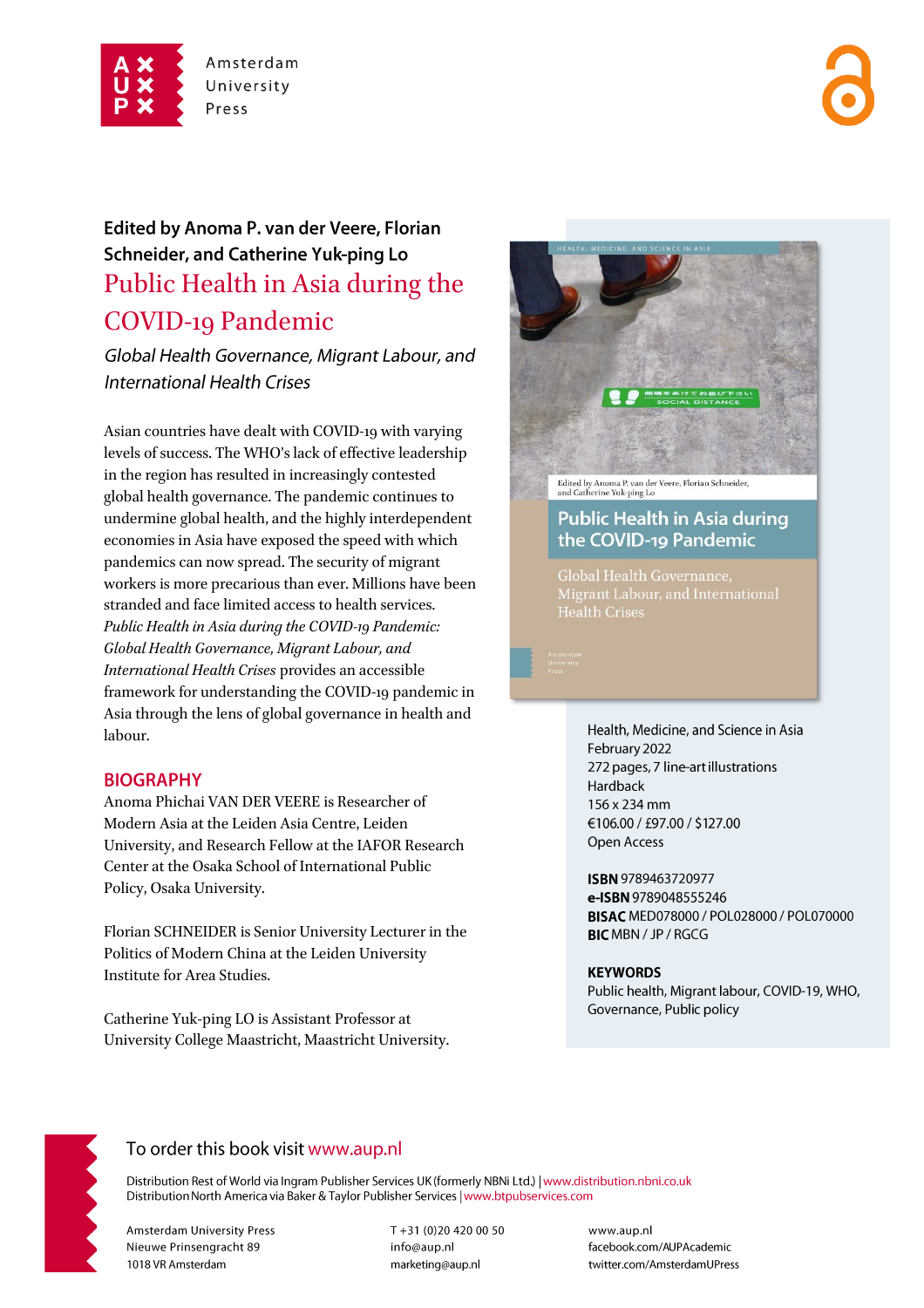

### **TABLE OF CONTENTS**

Introduction: COVID-19 and Asia (Anoma Phichai VAN DER VEERE, Florian SCHNEIDER, and Catherine Yukping LO)

#### **PART I Health Policy in Asia and the Global Community**

- 1 Fighting for a Global Community in a Post-COVID World Haruko SATOH
- 2 Countering Emerging Infectious Diseases and COVID-19: The Development of ASEAN's Institutional Arrangements and International Cooperation (Kei KOGA)
- 3 The Outbreak of Infectious Disease and Trust in Government in Asian Countries (Yumi ISHIKAWA and Miki KOHARA)

#### **PART II The Future of Global Health Governance in Asia**

- 4 China and the World Health Organization: Not an Easy Road for Either (Xue GONG and Xirui LI)
- 5 South Korea and the WHO during the COVID-19 Crisis (Brendan HOWE)
- 6 Escaping the 'Realist Trap': The ROC's Participation in Global Health Governance Under the One-China Principle (Catherine Yuk-ping LO)
- 7 From Pneumonia to Pragmatism: The Role of the WHO in Japan During Public Health Emergencies (Anoma P. VAN DER VEERE)

#### **PART III Domestic Responses to COVID-19 in a Globalized Asia**

- 8 The COVID-19 Pandemic: Socio-Economic Issues, Health Care, Health Security and the Rapid Response in Vietnam (Anh Tuyet NGUYEN)
- 9 The Coordination of COVID-19 Responses in Malaysia: Efforts and Challenges (Nurliana KAMARUDDIN and Zokhri IDRIS)
- 10 Analysis of South Korea's Experience with the COVID-19: Pandemic and its Relations with the WHO (Eun Mee KIM and Jisun SONG)
- 11 State-Society Relations as Cooperative Partnership and the COVID-19 Response in Vietnam (Mirjam LE and Franziska NICOLAISEN)

#### **PART IV The Global Economy and Transnational: Migrant Labour in Asia during COVID-19**

- 12 The Coronavirus as the 'Final Straw' of the CCP's Performative Legitimacy?: A New Economic Model in the Post-COVID-19 Era (Catherine Yuk-ping LO)
- 13 Health Governance during the COVID-19 Pandemic: Reflections on Taiwan's Guest Worker Policy (Mei-Chun LIU)



### To order this book visit www.aup.nl

Distribution Rest of World via Ingram Publisher Services UK (formerly NBNi Ltd.) | www.distribution.nbni.co.uk Distribution North America via Baker & Taylor Publisher Services | www.btpubservices.com

**Amsterdam University Press** Nieuwe Prinsengracht 89 1018 VR Amsterdam

T+31 (0)20 420 00 50 info@aup.nl marketing@aup.nl

www.aup.nl facebook.com/AUPAcademic twitter.com/AmsterdamUPress